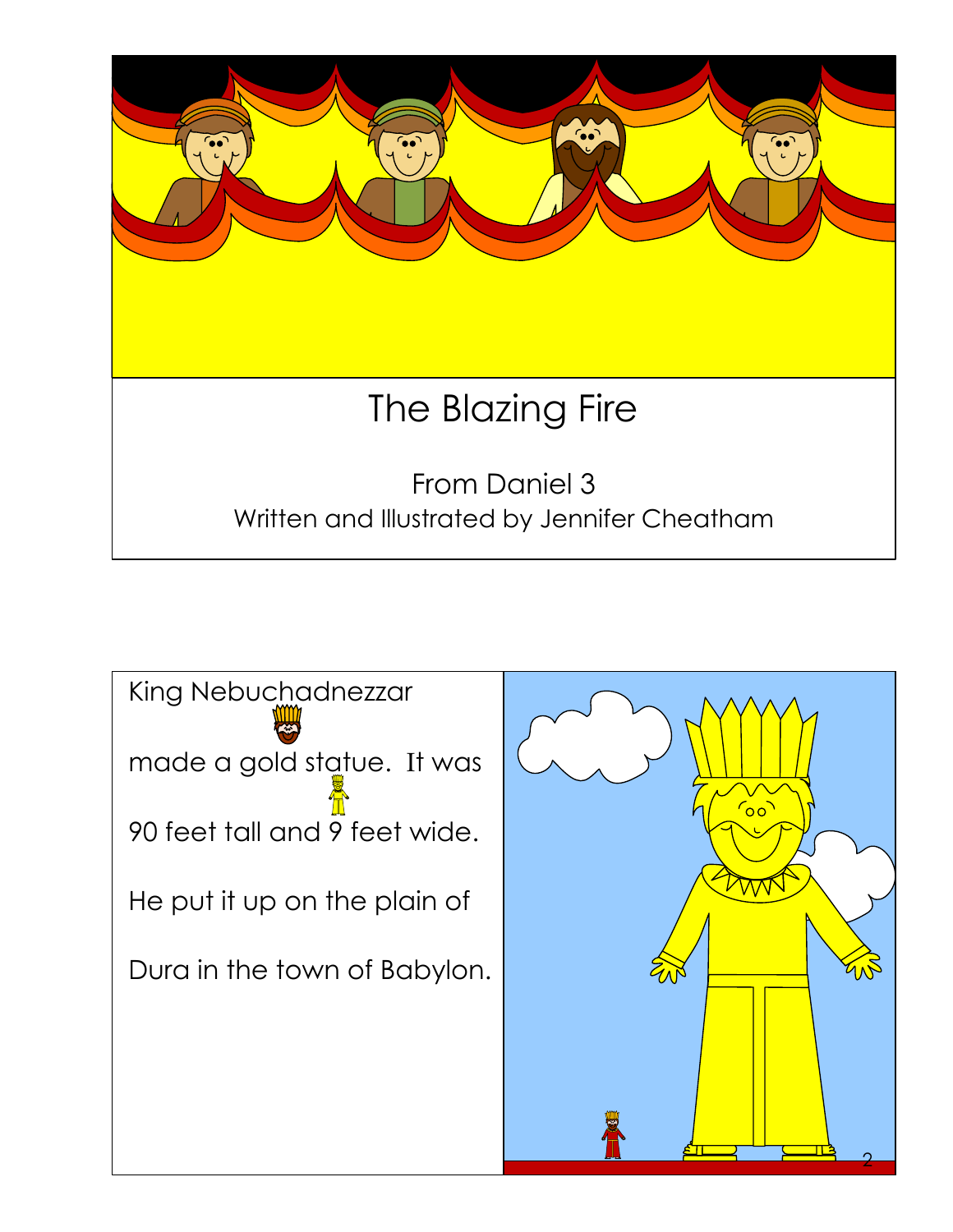

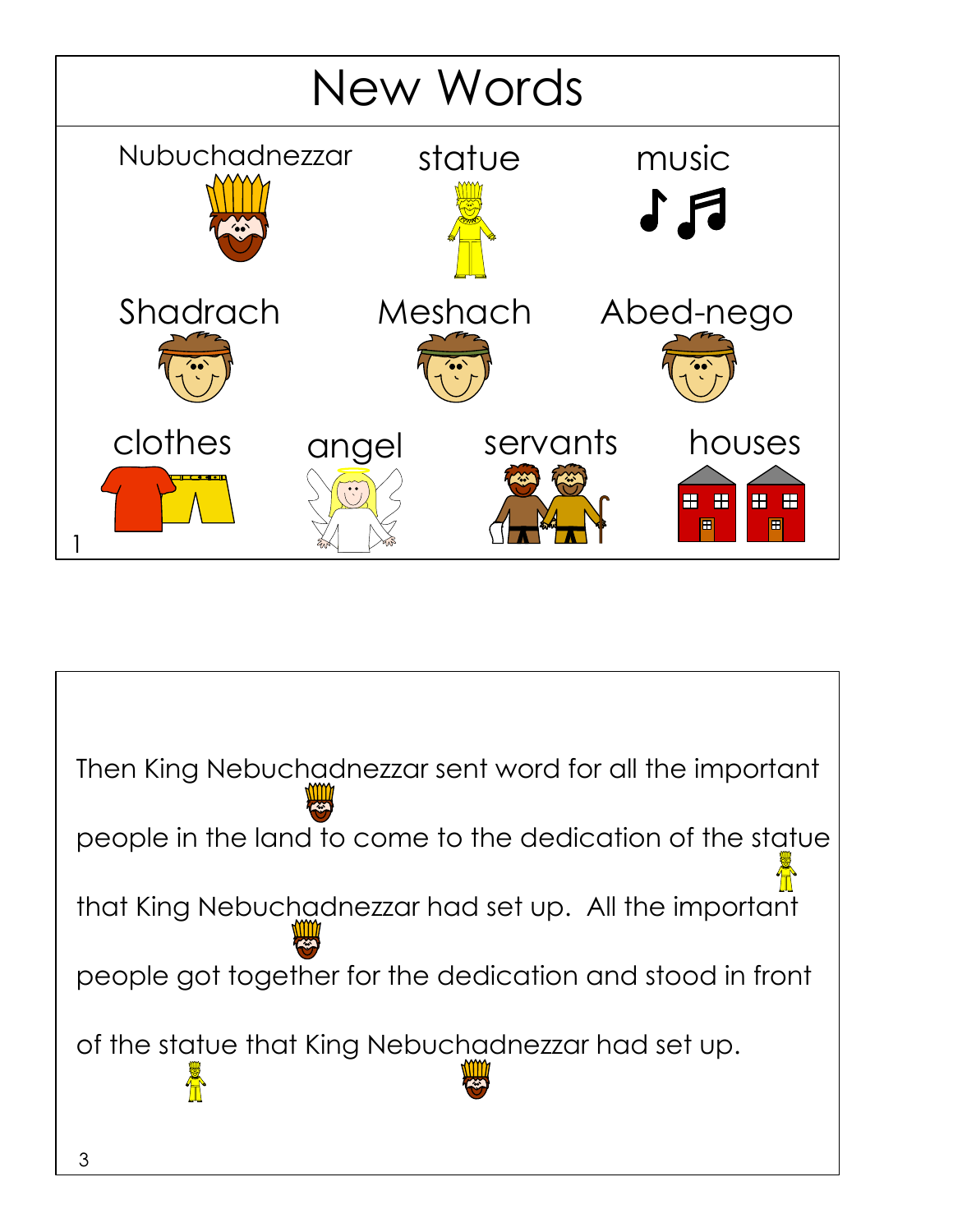

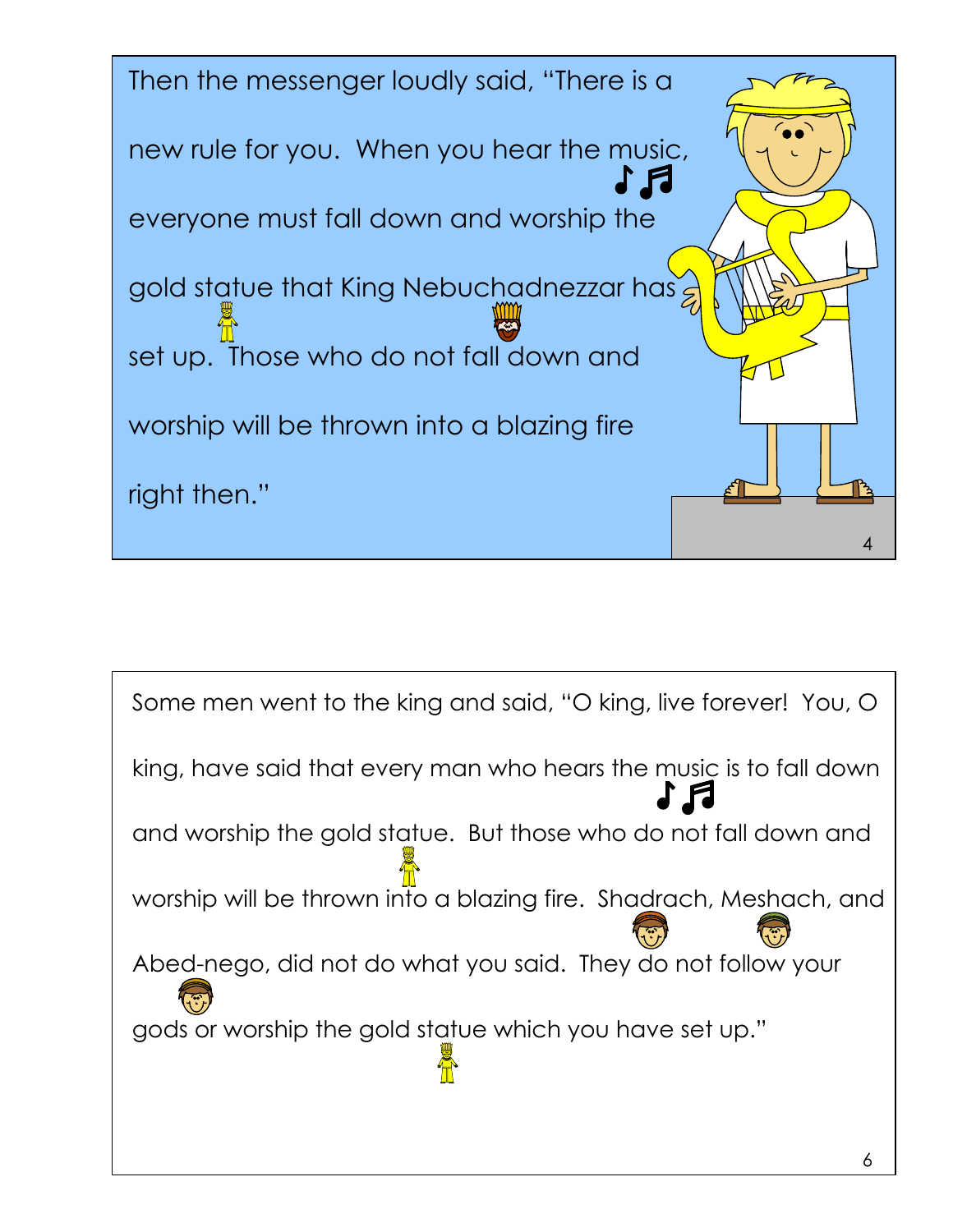

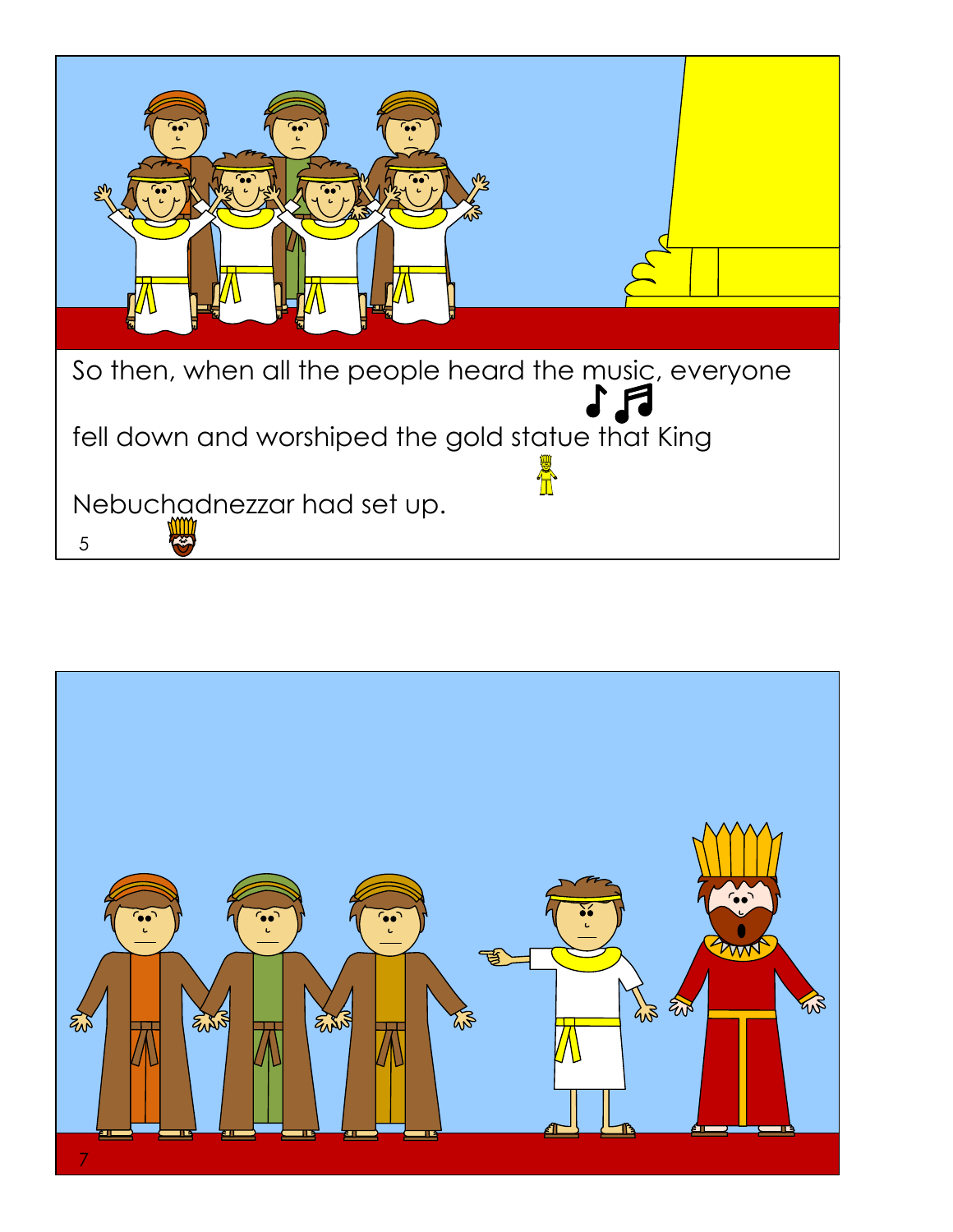

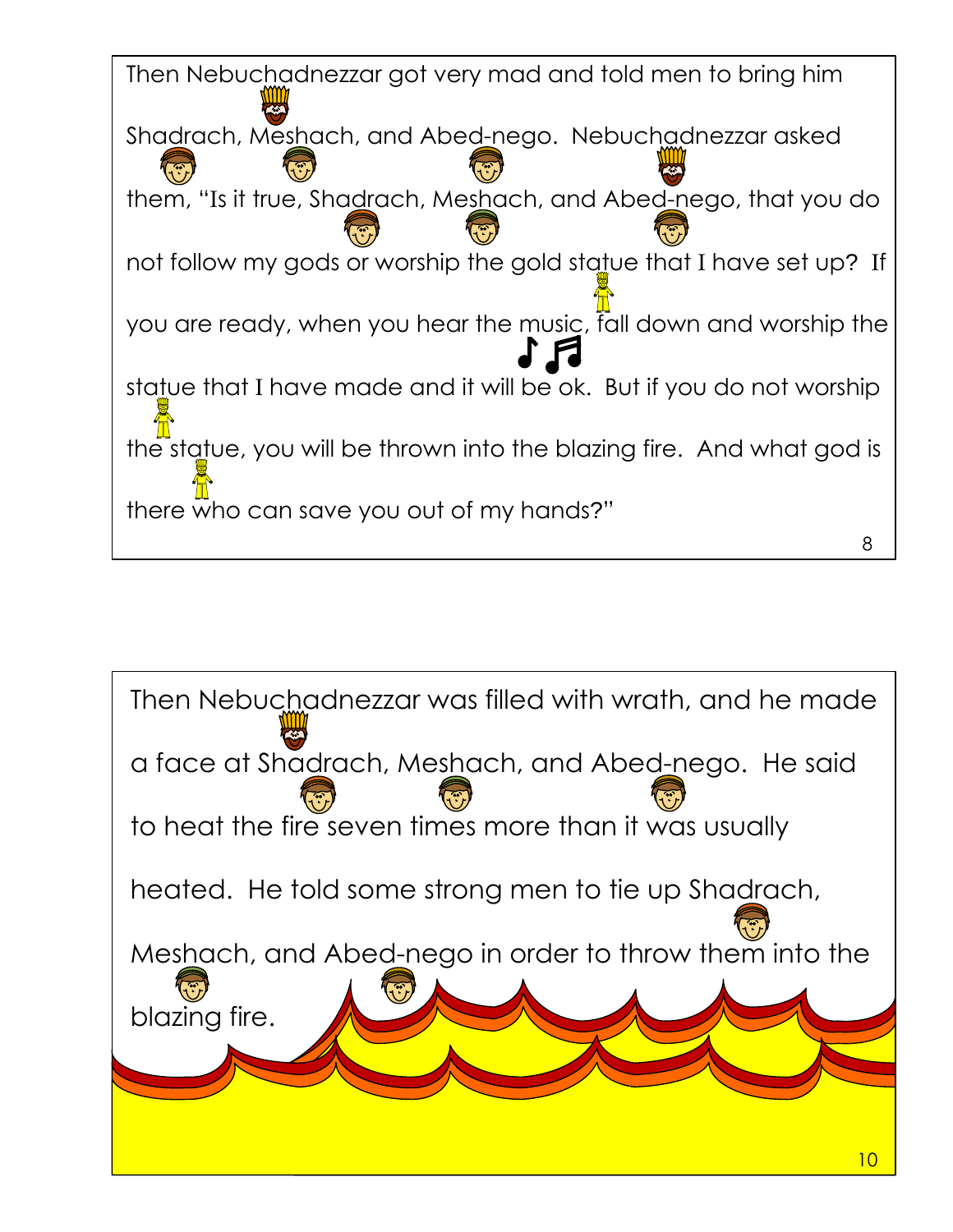$9 \frac{4}{10}$ Shadrach, Meshach, and Abed-nego said to the king, "O Nebuchadnezzar, we do not need to say anything about this. If we are thrown in the fire, our God whom we serve can save us, and He will save us from your hand, O king. But even if He does not, be sure you know, O king, that we are not going to follow your gods or worship the gold statue that you have set up.

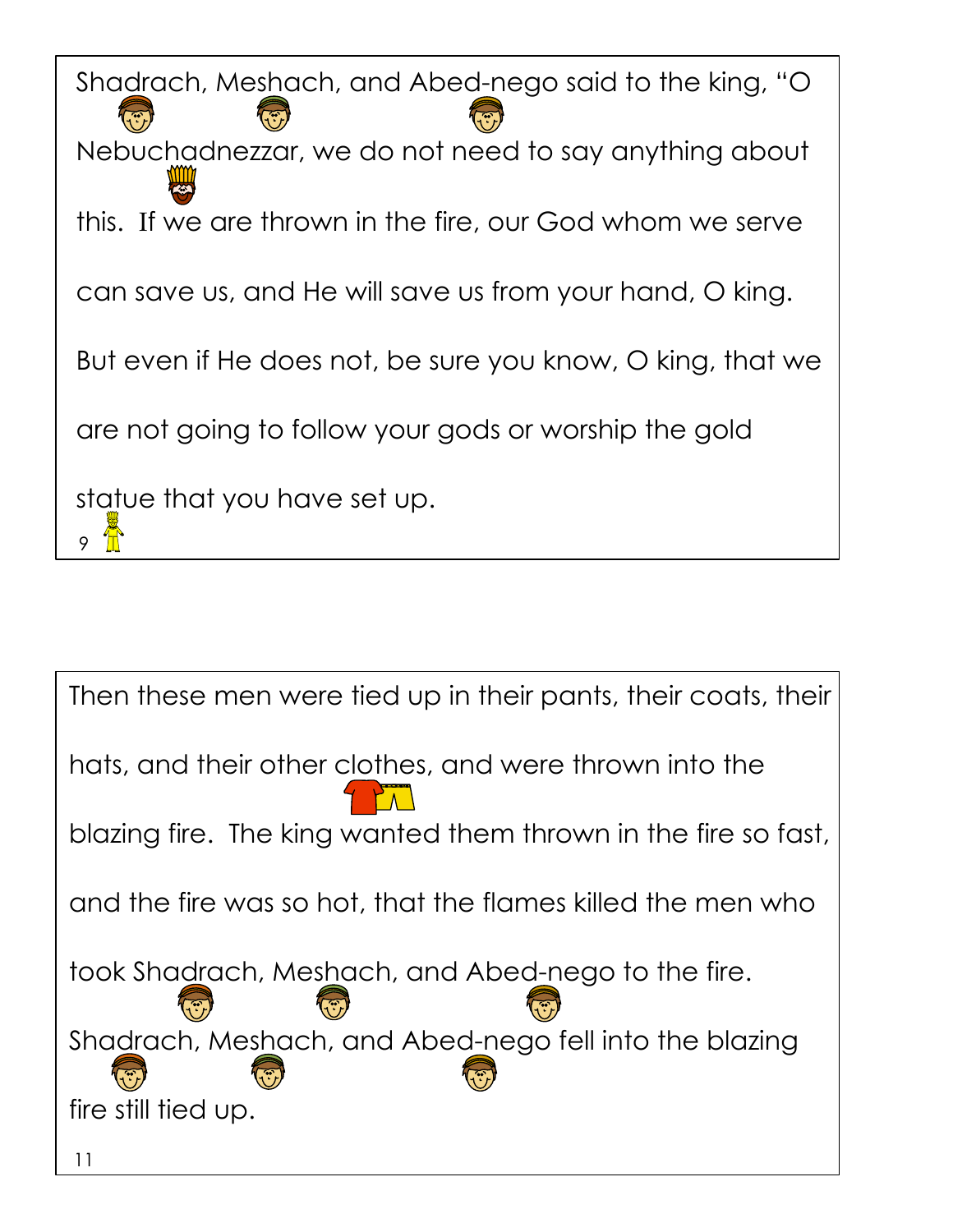

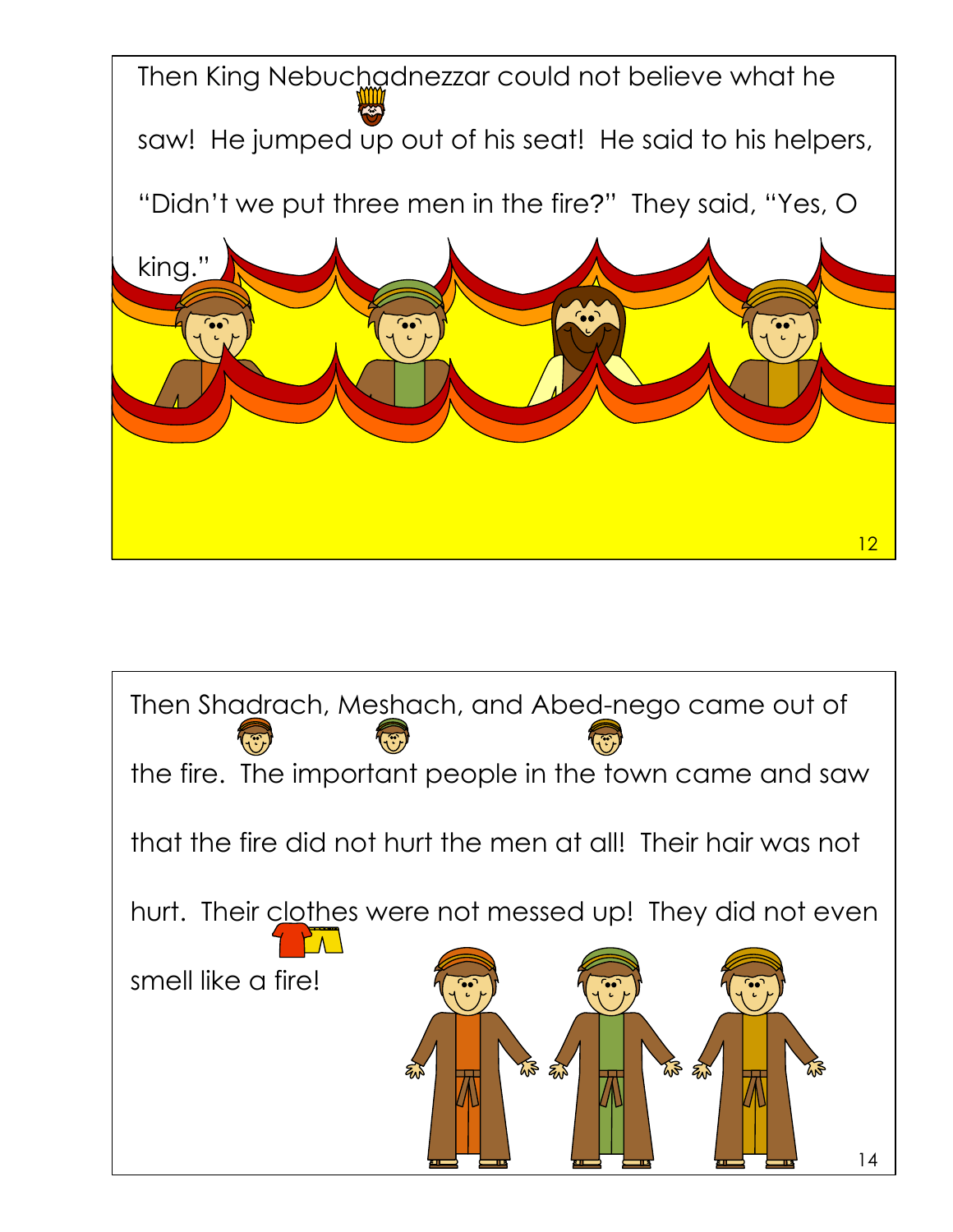![](_page_7_Picture_0.jpeg)

![](_page_7_Picture_1.jpeg)